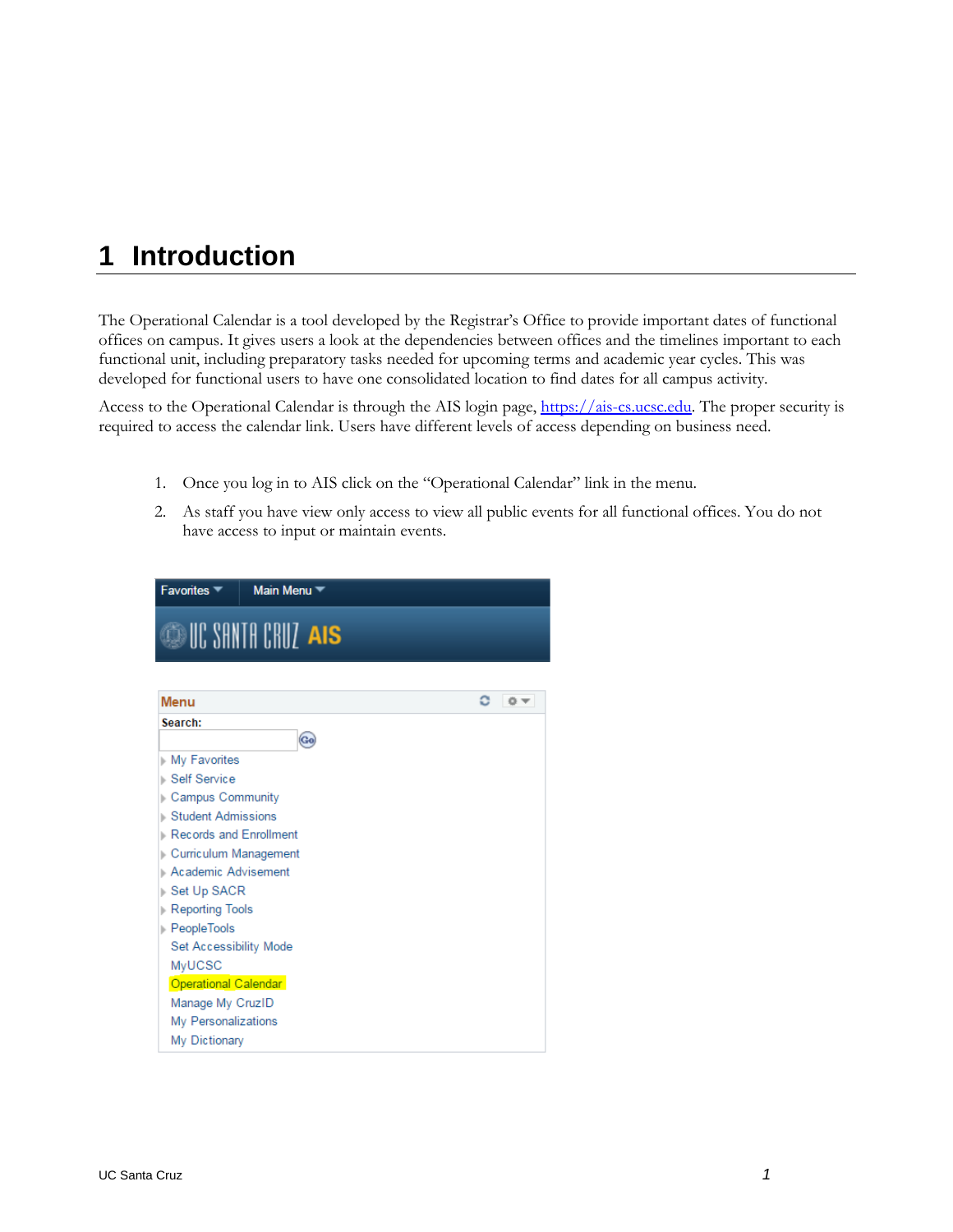# **2 Search for events**

As staff you have view only access to view all public events for all functional offices. You do not have access to input or maintain events.

1. Click on "Search for events" on the main page or "Search" from the menu bar.

2. You must select a search type before performing a search. The screen shot below shows the four types of searches you can choose from. You may only select one at a time. If you select "Date Range", "Specific Fields", or "Date Range & Specific Fields" you must complete the bottom portion of the page with some search parameters before clicking the submit button.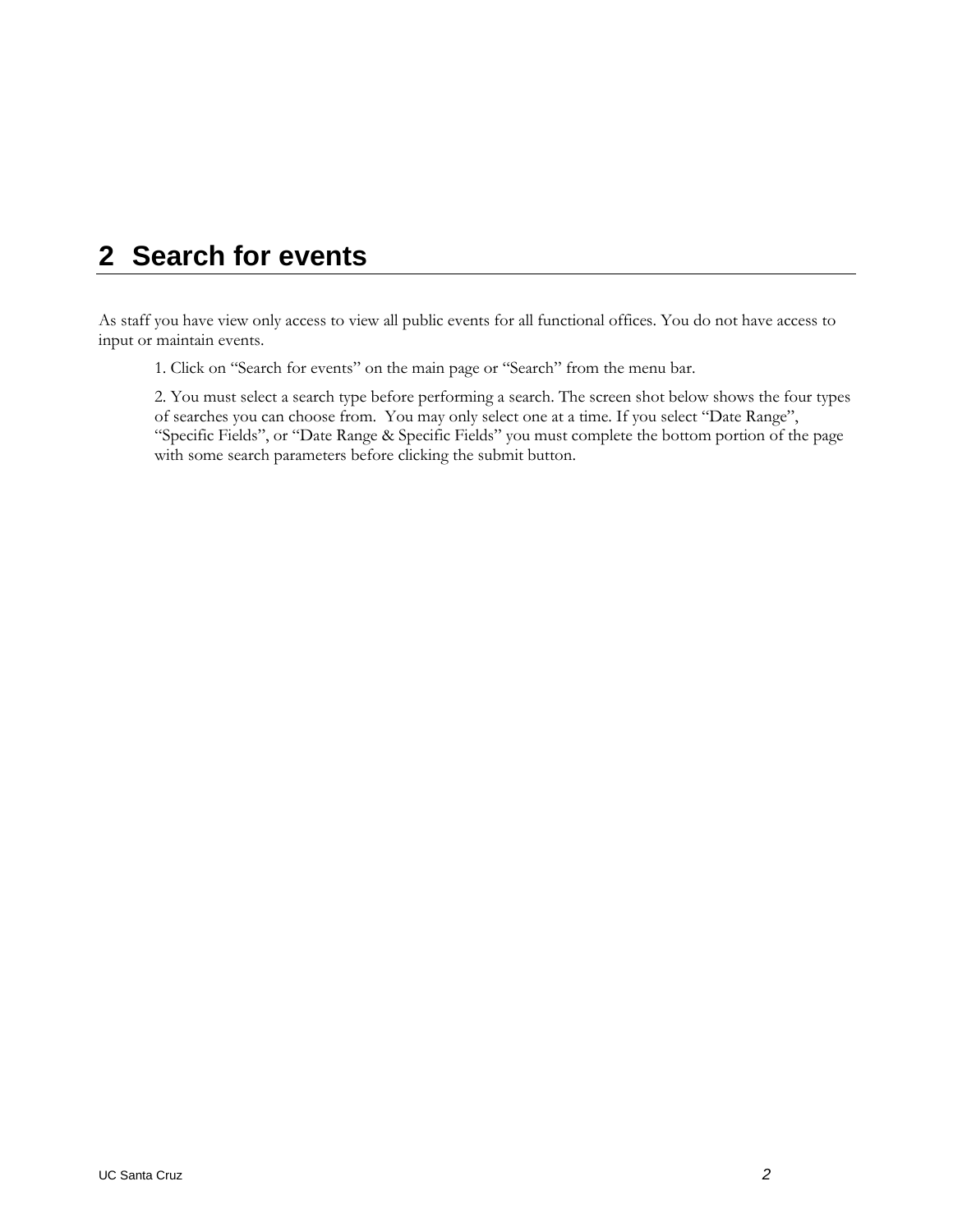| Home Search Calendar           |                      |                          |
|--------------------------------|----------------------|--------------------------|
| *Search                        |                      |                          |
| C List Everything              |                      |                          |
| O Date Range                   |                      |                          |
| <sup>C</sup> Specific Fields   |                      |                          |
| O Date Range & Specific Fields |                      |                          |
| Submit                         |                      |                          |
| Date Range                     |                      |                          |
| <b>Start Date:</b>             |                      | 國 <sub>(MM/DD/YYY)</sub> |
| <b>End Date:</b>               |                      | 國 (MM/DD/YYYY)           |
|                                |                      |                          |
| <b>Specific Fields</b>         |                      |                          |
| Event:                         |                      |                          |
| <b>Description:</b>            |                      |                          |
|                                |                      |                          |
|                                |                      |                          |
|                                |                      |                          |
| <b>Functional Owner:</b>       | $\vert$              |                          |
| Frequency:                     | $\blacktriangledown$ |                          |
| <b>Academic Year:</b>          |                      | (YYMY)                   |
| Quarter:                       | $\blacktriangledown$ |                          |
| Term:                          |                      | (ie. 2078)               |
| <b>Start Date:</b>             |                      | 国 (MM/DD/YYYY)           |
| <b>End Date:</b>               |                      | 国 (MM/DD/YYYY)           |
| Dependency 1:                  |                      |                          |

## **2.1 List Everything**

The "List Everything" search retrieves all of the events in the Operational Calendar that you have access to view. This search is not recommended as it will display hundreds of past and future events.

- 1. Select the "List Everything" search criteria
- 2. Click submit

### **2.2 Date Range**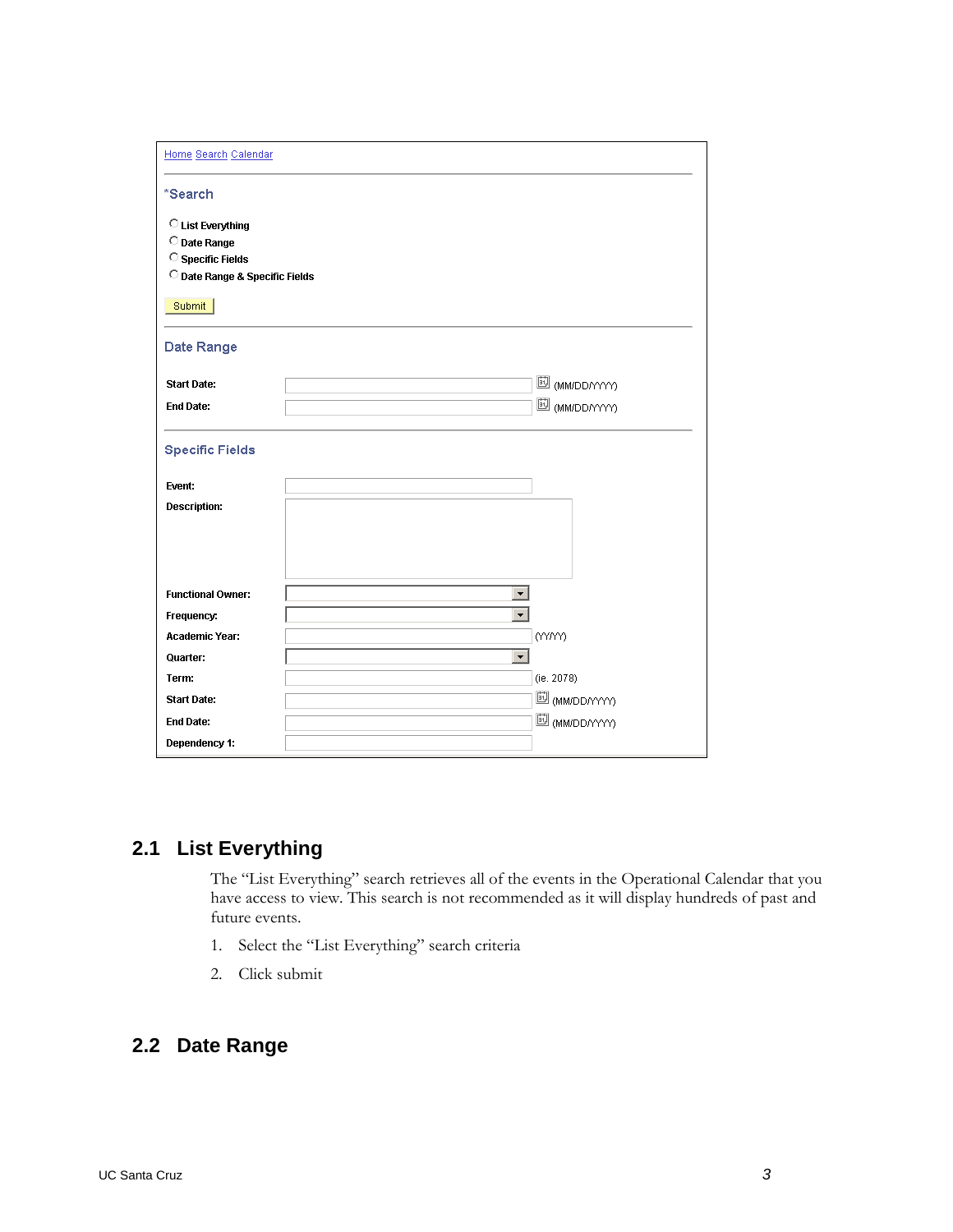The "Date Range" search retrieves events that take place within the start and end dates specified.

For example, if you would like to see all of the events that take place during the month of January 2016:

- 1. Select the "Date Range" search criteria
- 2. Enter Start Date: 01/01/2016
- 3. Enter End Date: 01/31/2016
- 4. Click Submit

### **2.3 Specific Fields**

The "Specific Fields" search allows the user to search on one or more of the event attributes indicated in the table below.

| <b>Field</b>           | <b>Usage</b>                                                                                                                                   |
|------------------------|------------------------------------------------------------------------------------------------------------------------------------------------|
| Event                  | Name of the event. (Search will return all events that include part of the text you<br>enter as the criteria.)                                 |
| Description            | Description of the event. (Search will return all events that include part of the text<br>you enter as the criteria.)                          |
| <b>Functinal Owner</b> | The functional unit or office responsible for the event.<br>Sample values: Registrar's Office, Financial Aid, AIS,                             |
| Frequency              | How often the event takes place.<br>Values: weekly, monthly, quarterly, yearly                                                                 |
| Academic Year          | The academic year the event is associated with.<br>Enter in this format: 15/16 (YY/YY)                                                         |
| Quarter                | The quarter the event is associated with.<br>Values: Fall, Winter, Spring, Summer                                                              |
| Term                   | The AIS term code (quarter and year) associated with the event.<br>Enter the AIS term code, for example '2168' (Fall 2016)                     |
| <b>Start Date</b>      | Date the event begins                                                                                                                          |
| End Date               | Date the event ends                                                                                                                            |
| Dependency 1           | Other event or activity that is dependent on or connected to the event you are<br>searching for.                                               |
| Dependency 2           | Other event or activity that is dependent on or connected to the event you are<br>searching for. (An event may have up to three dependencies.) |
| Dependency 3           | Other event or activity that is dependent on or connected to the event you are<br>searching for. (An event may have up to three dependencies.) |

For example, if you would like to see all of the events that happen every Fall quarter:

- 1. Select the Specific Fields search criteria
- 2. Select "Fall" under the drop down list for Quarter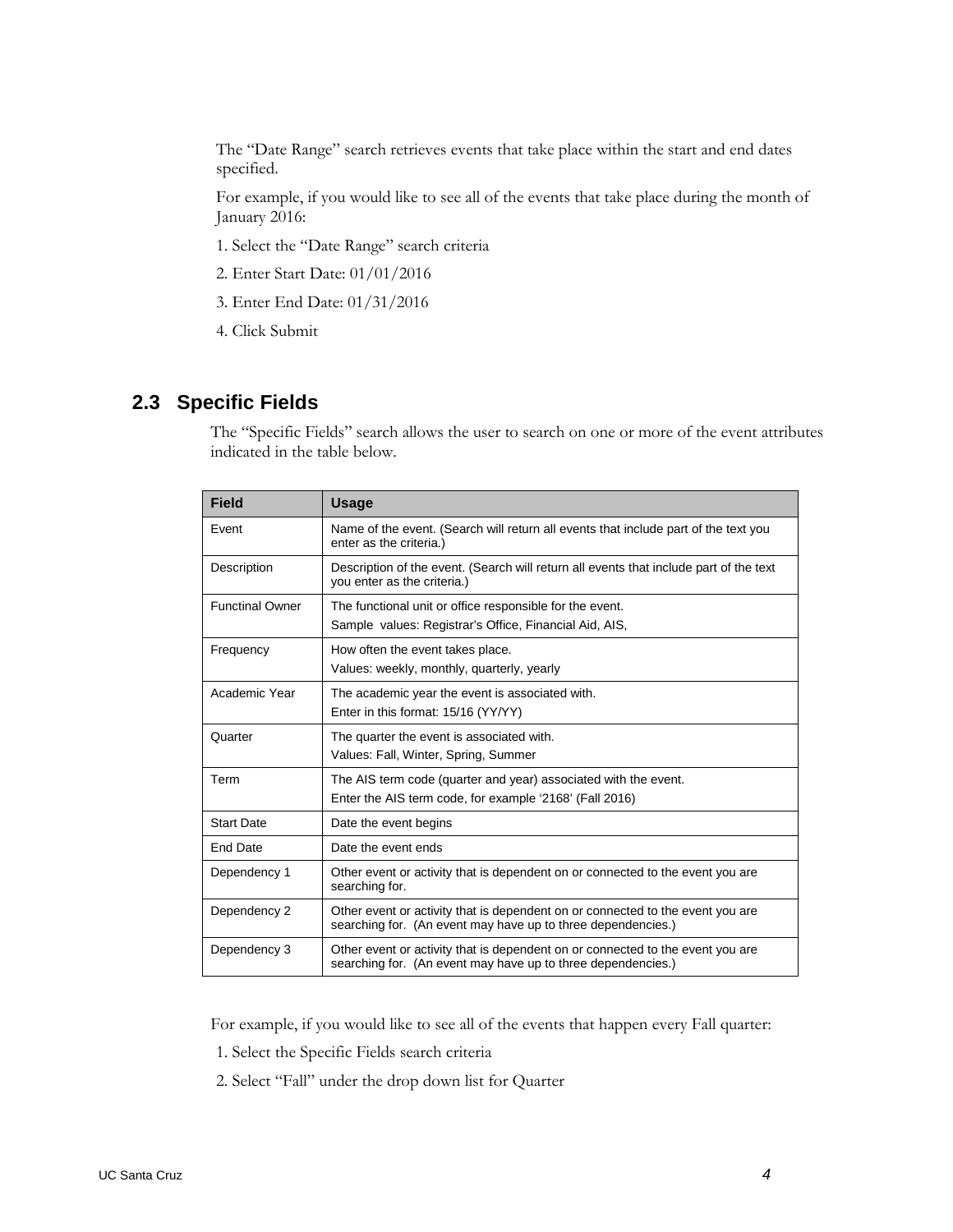3. Click Submit

### **2.4 Date Range & Specific Fields**

The "Date Range & Specific Fields" search allows the user to search by Date Range in combination with Specific Fields.

For example, if you would like to see all of the Registrar's Office April events for the 2007/2008 Academic Year (see screen shots below for a sample of this event search):

- 1. Select the "Date Range & Specific Fields" search criteria
- 2. Under Date Range enter Start Date: "04/01/2008"
- 3. Under Date Range enter End Date: "04/30/2008"
- 4. Under Specific Fields select "Registrar's Office" from the Funcional Owner drop down list
- 5. Under Specific Fields enter Academic Year: "07/08"
- 6. Click Submit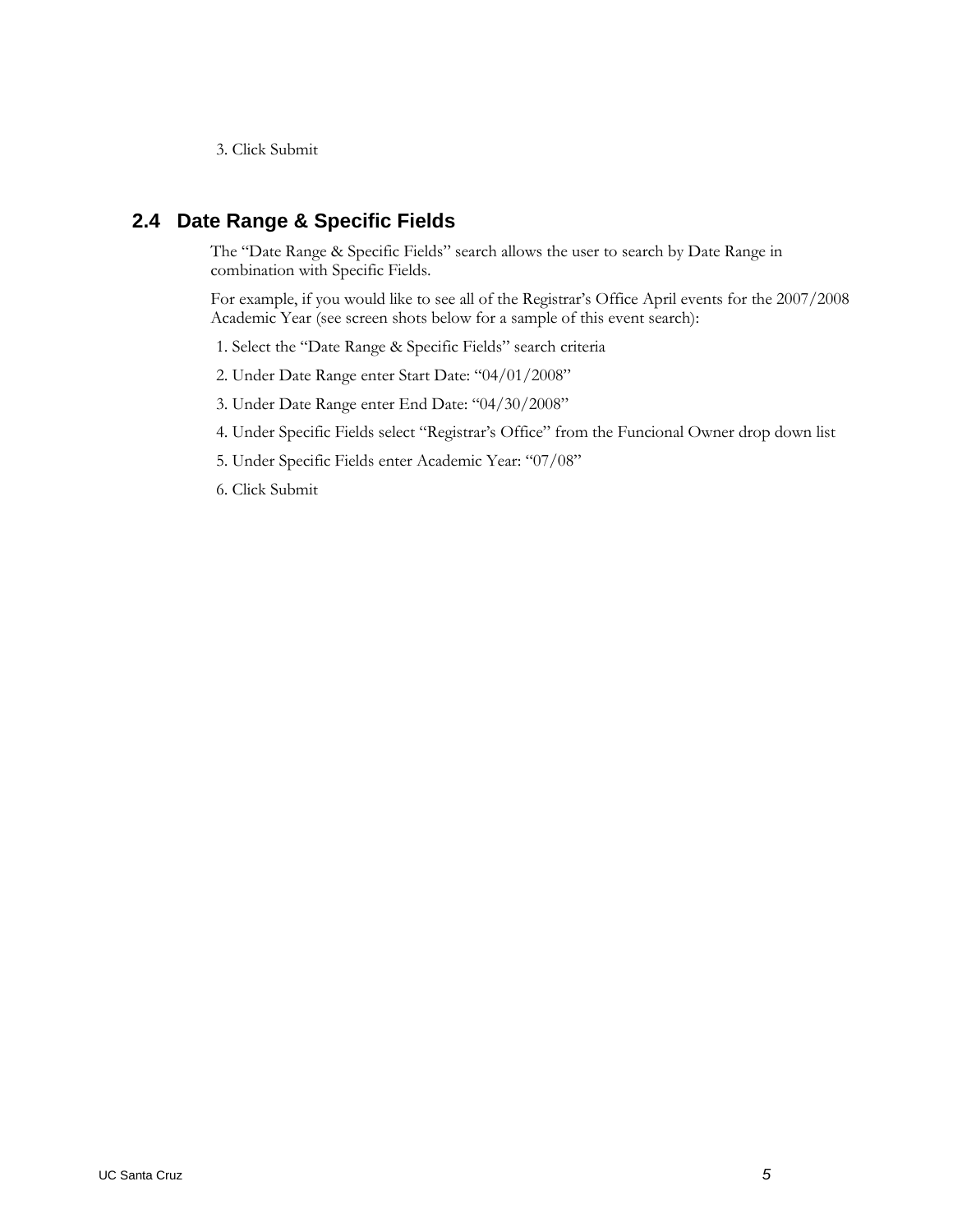**Sample 1: Enter Search Criteria.**

| *Search                                   |                                                |                             |
|-------------------------------------------|------------------------------------------------|-----------------------------|
| C List Everything                         |                                                |                             |
| O Date Range                              |                                                |                             |
| <sup>C</sup> Specific Fields              |                                                |                             |
| <sup>©</sup> Date Range & Specific Fields |                                                |                             |
|                                           |                                                |                             |
| Submit                                    |                                                |                             |
|                                           |                                                |                             |
| Date Range                                |                                                |                             |
|                                           |                                                |                             |
| <b>Start Date:</b>                        | 04/01/2008                                     | <i>i</i> (MM/DD/YYYY)       |
| <b>End Date:</b>                          | 04/30/2008                                     | 國 <sub>(MM/DD/YYY)</sub>    |
|                                           |                                                |                             |
| <b>Specific Fields</b>                    |                                                |                             |
| Event:                                    |                                                |                             |
| <b>Description:</b>                       |                                                |                             |
|                                           |                                                |                             |
|                                           |                                                |                             |
|                                           |                                                |                             |
|                                           |                                                |                             |
| <b>Functional Owner:</b>                  | Registrar's Office<br>$\vert \mathbf{v} \vert$ |                             |
| Frequency:                                | $\overline{\phantom{0}}$                       |                             |
| Academic Year:                            | 07/08                                          | (YYYYY)                     |
|                                           | $\vert \cdot \vert$                            |                             |
| Quarter:                                  |                                                |                             |
| Term:                                     |                                                | (ie. 2078)                  |
| <b>Start Date:</b>                        |                                                | <sup>iii</sup> (MM/DD/YYYY) |
| <b>End Date:</b>                          |                                                | 国 (MM/DD/YYYY)              |
| Dependency 1:                             |                                                |                             |
| Dependency 2:                             |                                                |                             |
| Dependency 2:                             |                                                |                             |
| Submit                                    |                                                |                             |
|                                           |                                                |                             |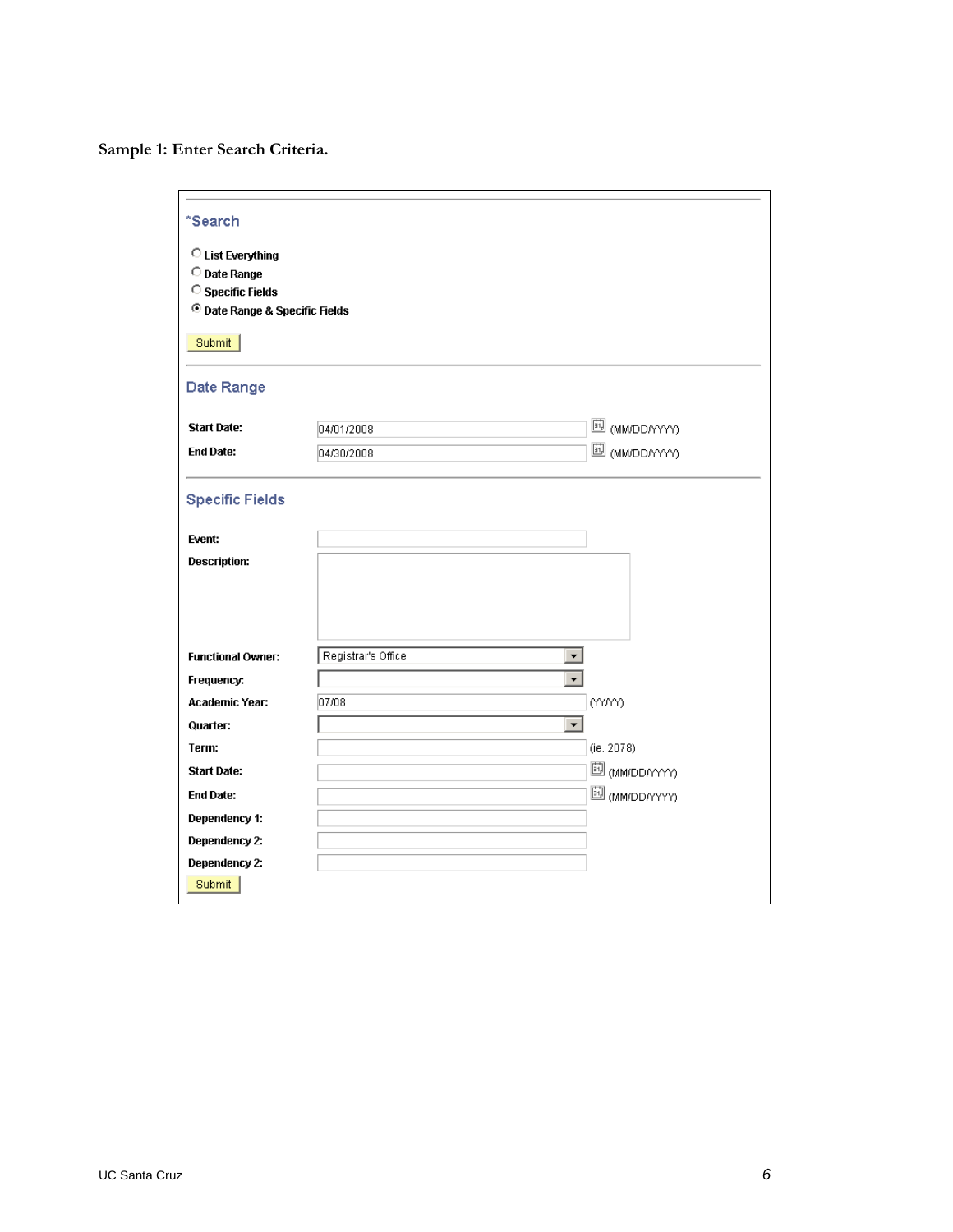**Sample 2: Search results for search criteria above.**

| Home Search Calendar     |                            |                                                        |                 |      |  |  |  |
|--------------------------|----------------------------|--------------------------------------------------------|-----------------|------|--|--|--|
| Event:                   | <b>Evaluations Due</b>     |                                                        |                 |      |  |  |  |
| <b>Description:</b>      | By 4:00 PM                 |                                                        |                 |      |  |  |  |
| <b>Functional Owner:</b> | Registrar's Office         |                                                        |                 |      |  |  |  |
| <b>Academic Year:</b>    | 07/08                      | Quarter:                                               | Winter Term:    | 2080 |  |  |  |
| <b>Start Date:</b>       | 04/04/2008                 |                                                        |                 |      |  |  |  |
| Update Remove            |                            |                                                        |                 |      |  |  |  |
| Event:                   |                            | Acad Standing Process "Frozen" in AIS                  |                 |      |  |  |  |
| <b>Description:</b>      |                            | Academic standing frozen until bar appeal period ends. |                 |      |  |  |  |
| <b>Functional Owner:</b> | Registrar's Office         |                                                        |                 |      |  |  |  |
| Academic Year:           | 07/08                      | Quarter:                                               | Winter<br>Term: | 2080 |  |  |  |
| <b>Start Date:</b>       | 04/01/2008                 | <b>End Date:</b>                                       | 04/15/2008      |      |  |  |  |
| Update Remove            |                            |                                                        |                 |      |  |  |  |
| Event:                   |                            | Academic Standing Letters Sent to Students             |                 |      |  |  |  |
| <b>Description:</b>      | AP, STD, STD First Quarter |                                                        |                 |      |  |  |  |
| <b>Functional Owner:</b> |                            | Registrar's Office                                     |                 |      |  |  |  |
| Academic Year:           | 07/08                      | Quarter:                                               | Winter Term:    | 2080 |  |  |  |
| <b>Start Date:</b>       | 04/04/2008                 |                                                        |                 |      |  |  |  |
| Update Remove            |                            |                                                        |                 |      |  |  |  |
| Event:                   |                            | Academic Standing Process Re-Run                       |                 |      |  |  |  |
| <b>Description:</b>      |                            | Run standing for current quarter                       |                 |      |  |  |  |
| <b>Functional Owner:</b> | Registrar's Office         |                                                        |                 |      |  |  |  |
| <b>Academic Year:</b>    | 07/08                      | Quarter:                                               | Winter Term:    | 2080 |  |  |  |
| <b>Start Date:</b>       | 04/15/2008                 |                                                        |                 |      |  |  |  |
| Update Remove            |                            |                                                        |                 |      |  |  |  |
| Event:                   |                            | College Academic Review (recommended)                  |                 |      |  |  |  |
| Description:             |                            | Recommended - To be determined by college.             |                 |      |  |  |  |
| <b>Functional Owner:</b> | Registrar's Office         |                                                        |                 |      |  |  |  |
| <b>Academic Year:</b>    | 07/08                      | Quarter:                                               | Winter Term:    | 2080 |  |  |  |
| <b>Start Date:</b>       | 04/04/2008                 |                                                        |                 |      |  |  |  |
| Update Remove            |                            |                                                        |                 |      |  |  |  |
| Event:                   |                            | Colleges Notify Students of Bar/Disqualification       |                 |      |  |  |  |
| <b>Description:</b>      |                            | College notifies student by certified mail.            |                 |      |  |  |  |
| <b>Functional Owner:</b> | Registrar's Office         |                                                        |                 |      |  |  |  |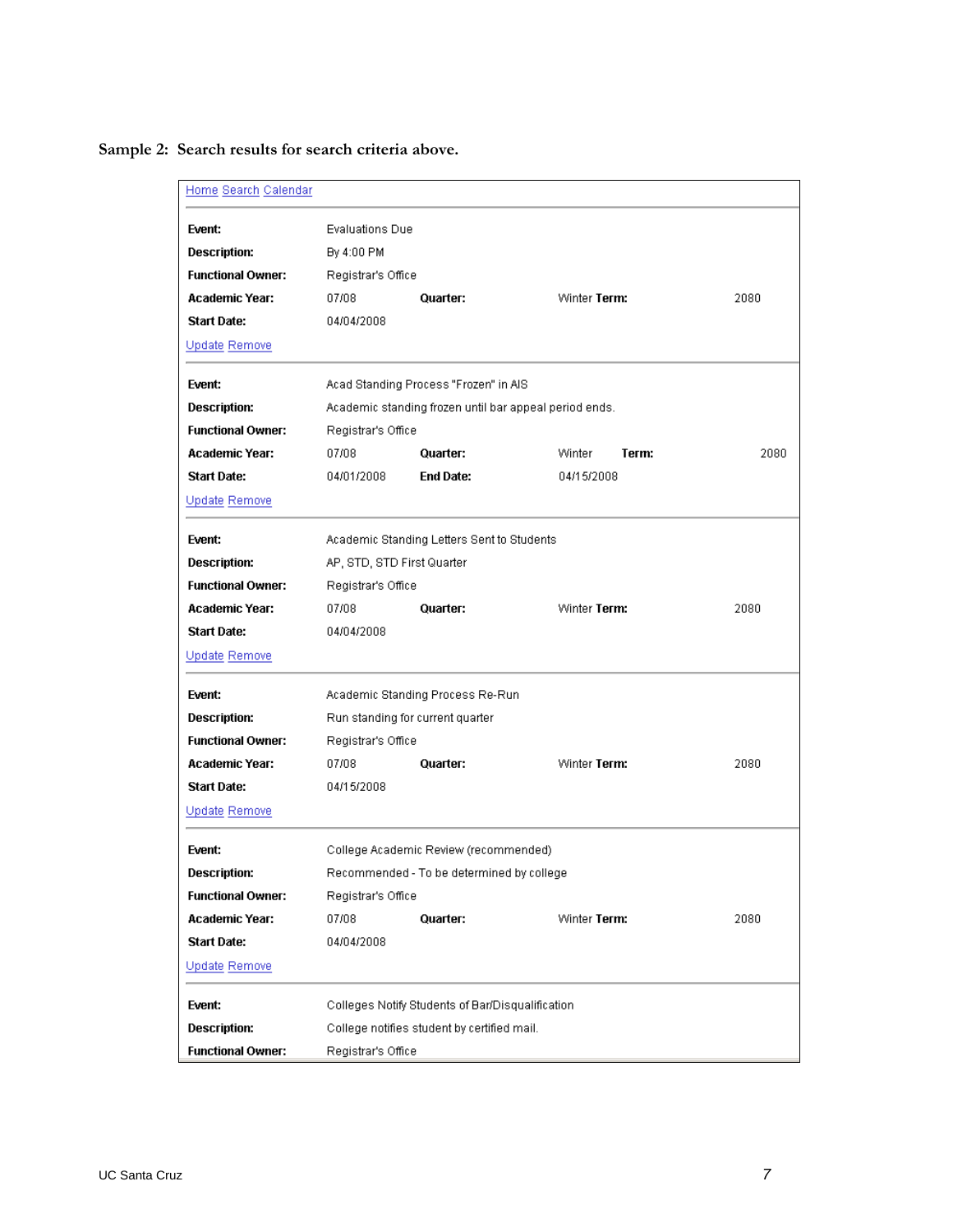## **3 View Calendar of Events**

The Calendar View provides a weekly, monthly, or 3 month calendar of events. It allows the user to specify the date for the calendar view the user would like to see.

- 1. Click on "View the calendar of events" on the main page or "Calendar" from the menu bar.
- 2. Select a Calendar View criteria (week, month, or 3 months)
- 3. Enter a date for the calendar time frame you would like to view
- 4. Click Submit

| Home Search Calendar<br>⊙ Week C Month C 3 Months            |                                                                                                                                                                                                                |                                                                                             |                                                                                                  |                                                                       |                                                                                                                                                                                                |                                                                                                                |  |  |  |
|--------------------------------------------------------------|----------------------------------------------------------------------------------------------------------------------------------------------------------------------------------------------------------------|---------------------------------------------------------------------------------------------|--------------------------------------------------------------------------------------------------|-----------------------------------------------------------------------|------------------------------------------------------------------------------------------------------------------------------------------------------------------------------------------------|----------------------------------------------------------------------------------------------------------------|--|--|--|
| Date:                                                        | 04/02/2008                                                                                                                                                                                                     |                                                                                             |                                                                                                  | <sup>iii</sup> (MM/DD/YYYY)                                           |                                                                                                                                                                                                |                                                                                                                |  |  |  |
| Submit                                                       |                                                                                                                                                                                                                |                                                                                             |                                                                                                  |                                                                       |                                                                                                                                                                                                |                                                                                                                |  |  |  |
| Displaying 03/30/2008 to 04/05/2008<br>< <today>&gt;</today> |                                                                                                                                                                                                                |                                                                                             |                                                                                                  |                                                                       |                                                                                                                                                                                                |                                                                                                                |  |  |  |
| <b>Sunday</b>                                                | <b>Monday</b>                                                                                                                                                                                                  | Tuesday                                                                                     | Wednesday                                                                                        | <b>Thursday</b>                                                       | Friday                                                                                                                                                                                         | <b>Saturday</b>                                                                                                |  |  |  |
| 30                                                           | 31                                                                                                                                                                                                             | 11                                                                                          |                                                                                                  |                                                                       | 3.                                                                                                                                                                                             |                                                                                                                |  |  |  |
| <b>Open Enrollment</b><br>View All                           | <b>Final Academic</b><br>Stand<br>Add/Drop/Swap<br>Classe<br><b>Instructor Name</b><br>Chan<br>TA Turnaround Sent View All<br>$t_{\rm{max}}$<br>Apply for<br>Graduation<br>Add/Drop/Swap<br>Classe<br>View All | <b>Acad Standing</b><br>Proces<br>Apply for<br>Graduation<br><b>Academic Action</b><br>Data | <b>Acad Standing</b><br>Proces<br>Undergraduate<br>Enroll<br>Apply for<br>Graduation<br>View All | <b>Acad Standing</b><br>Proces<br>Apply for<br>Graduation<br>View All | <b>Evaluations Due</b><br><b>Acad Standing</b><br>Proces<br><b>Academic Standing</b><br>Le<br>College Academic<br>Rev<br><b>Colleges Notify</b><br>Stud<br>Apply for<br>Graduation<br>View All | <b>Acad Standing</b><br>Proces<br><b>Apply for</b><br>Graduation<br><b>Class Permission</b><br>Num<br>View All |  |  |  |
|                                                              |                                                                                                                                                                                                                |                                                                                             |                                                                                                  |                                                                       |                                                                                                                                                                                                |                                                                                                                |  |  |  |

*One Week View*

#### **Calendar Features**

• "Today" link: When you click the "Today" link, the current date defaults into the Date field.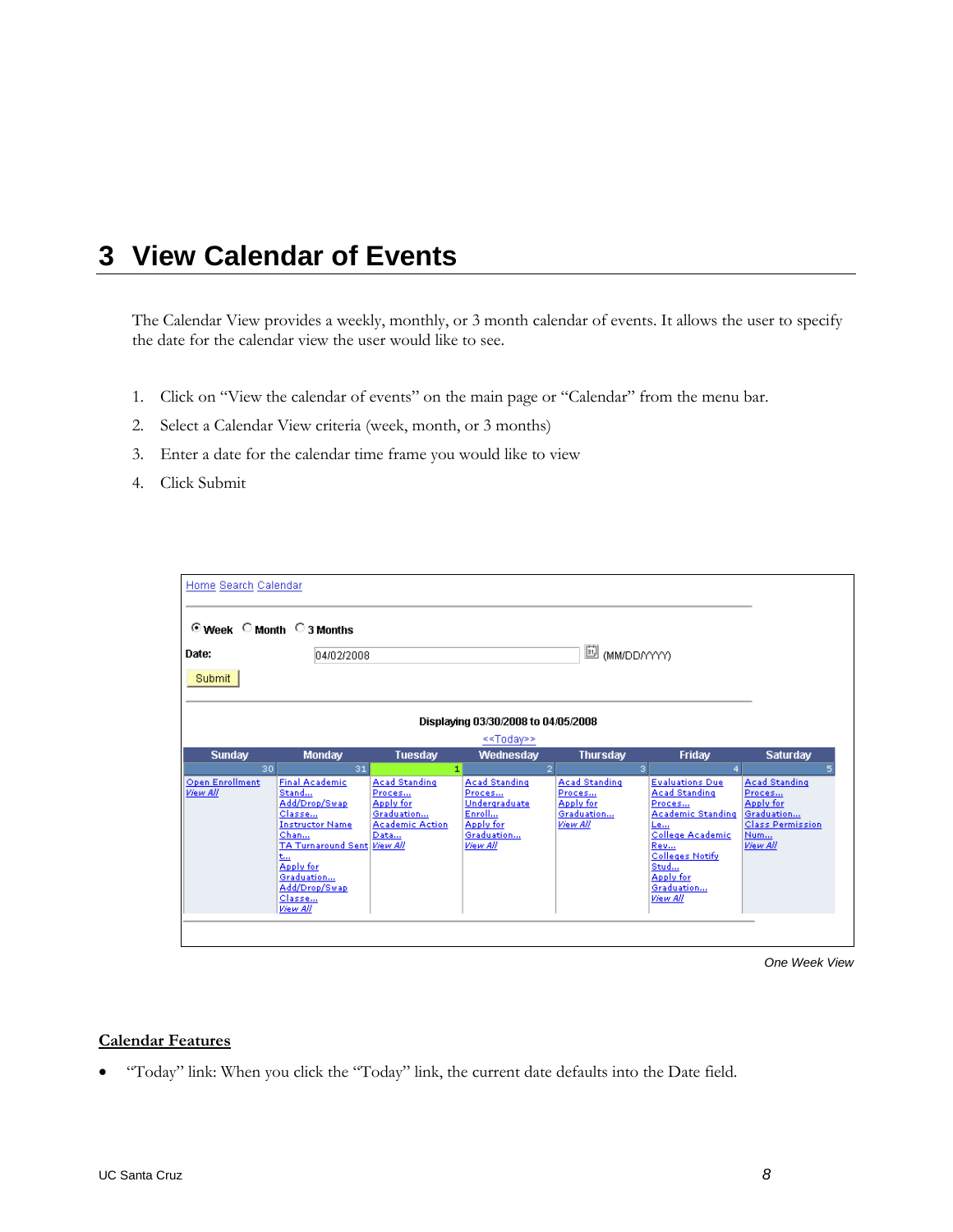- Events listed within the calendar are links. When you click on an event, the details of that event are displayed.
- "View All" link: Click the "View All" link for a particular date to see a list of all events for that day. In the example below "View All" for March 31, 2008 was selected.

| <u>Home Search Calendar</u> |                             |                                                                             |                 |                                                                                                     |
|-----------------------------|-----------------------------|-----------------------------------------------------------------------------|-----------------|-----------------------------------------------------------------------------------------------------|
| Event:                      | Final Academic Standing Run |                                                                             |                 |                                                                                                     |
| <b>Description:</b>         |                             | Final academic standing for academic action                                 |                 |                                                                                                     |
| <b>Functional Owner:</b>    | Registrar's Office          |                                                                             |                 |                                                                                                     |
| <b>Academic Year:</b>       | 07/08                       | Quarter:                                                                    | Winter Term:    | 2080                                                                                                |
| <b>Start Date:</b>          | 03/31/2008                  |                                                                             |                 |                                                                                                     |
| Update Remove               |                             |                                                                             |                 |                                                                                                     |
| Event:                      |                             | Add/Drop/Swap Classes Begins                                                |                 |                                                                                                     |
| <b>Functional Owner:</b>    | Registrar's Office          |                                                                             |                 |                                                                                                     |
| Academic Year:              | 07/08                       | Quarter:                                                                    | Spring<br>Term: | 2082                                                                                                |
| <b>Start Date:</b>          | 03/31/2008                  | <b>End Date:</b>                                                            | 03/31/2008      |                                                                                                     |
| Update Remove               |                             |                                                                             |                 |                                                                                                     |
|                             |                             |                                                                             |                 |                                                                                                     |
| Event:                      |                             | Instructor Name Changes Sent                                                |                 |                                                                                                     |
| <b>Description:</b>         |                             |                                                                             |                 | Request to course sponsoring agencies to review primary instructors attached to classes in quarter. |
| <b>Functional Owner:</b>    | Registrar's Office          |                                                                             |                 |                                                                                                     |
| <b>Academic Year:</b>       | 07/08                       | Quarter:                                                                    | Spring          | Term:<br>2082                                                                                       |
| <b>Start Date:</b>          | 03/31/2008                  |                                                                             |                 |                                                                                                     |
| Update Remove               |                             |                                                                             |                 |                                                                                                     |
| Event:                      |                             | TA Turnaround Sent to Departments                                           |                 |                                                                                                     |
| <b>Description:</b>         |                             | Request from Reg Office for information on teaching assistants for quarter. |                 |                                                                                                     |
| <b>Functional Owner:</b>    | Registrar's Office          |                                                                             |                 |                                                                                                     |
| <b>Academic Year:</b>       | 07/08                       | Quarter:                                                                    | Spring Term:    | 2082                                                                                                |
| Start Date:                 | 03/31/2008                  |                                                                             |                 |                                                                                                     |
| Update Remove               |                             |                                                                             |                 |                                                                                                     |
| Event:                      |                             | Apply for Graduation no Fee - Undergrad                                     |                 |                                                                                                     |
| <b>Description:</b>         |                             | Deadline to apply for graduation for bachelor's degree.                     |                 |                                                                                                     |
| <b>Functional Owner:</b>    | Registrar's Office          |                                                                             |                 |                                                                                                     |
| <b>Academic Year:</b>       | 07/08                       | Quarter:                                                                    | Spring<br>Term: | 2082                                                                                                |
| <b>Start Date:</b>          | 03/31/2008                  | <b>End Date:</b>                                                            | 04/25/2008      |                                                                                                     |
| Update Remove               |                             |                                                                             |                 |                                                                                                     |
| Event:                      | Add/Drop/Swap Classes Ends  |                                                                             |                 |                                                                                                     |
| <b>Description:</b>         |                             | Deadline to process enrollment transactions                                 |                 |                                                                                                     |
| <b>Functional Owner:</b>    | Registrar's Office          |                                                                             |                 |                                                                                                     |
| <b>Academic Year:</b>       | 07/08                       | Quarter:                                                                    | Winter Term:    | 2082                                                                                                |